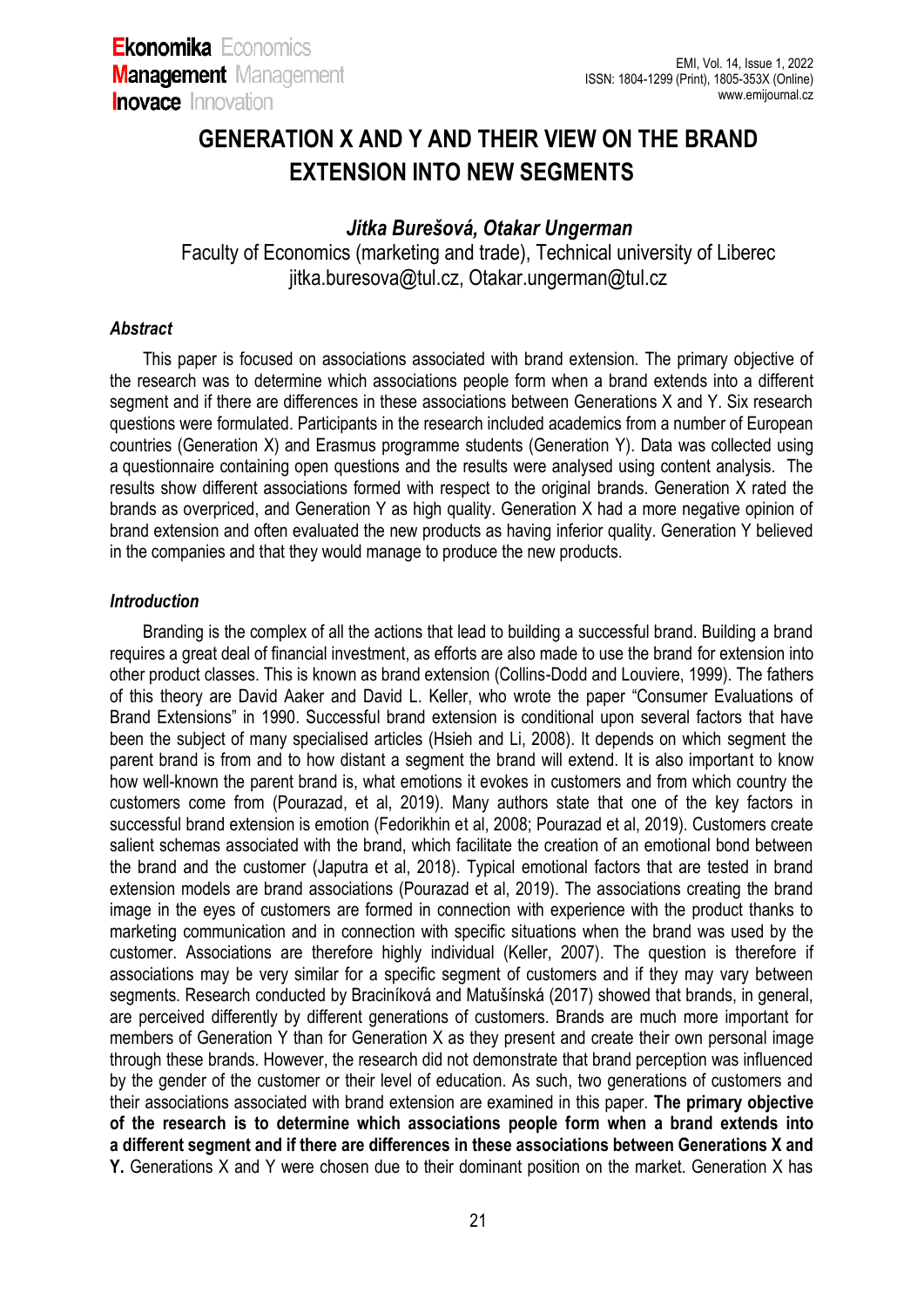a 29 % share in the Czech population, and generation Y has a 20 % share. Together, both generations are the most purchasing power in the Czech Republic (ČSÚ, 2020). Research results were evaluated on the basis of the "Dimensions of brand knowledge" model from Keller (1993). Keller divides associations by type into attributes that are associated with the product and its quality, the benefits that the product brings to the customer when it is used, and attitudes that are associated with the emotional side of brand ownership. Furthermore, Keller distinguishes whether the associations are favourable (a positive association that improve brand image) or negative (deteriorating brand image), whether the association is strong, meaning whether it is the first association that comes to the respondent's mind, or the most frequent in the case of a group of respondents. The last evaluated category is the uniqueness of associations in relation to competition. This research has not addressed competition, so this dimension will not be evaluated.

Six research questions in two areas were formulated. These two areas were associations associated with the original brand and associations associated with the extended brand:

### **1) Associations with the original brand:**

- RQ1: What are the differences between Generations X and Y in the perception of the types of associations associated with the original brand?
- RQ2: What are the differences between Generations X and Y in the perception of the favourable associations associated with the original brand?
- RQ3: What are the differences between Generations X and Y in the perception of the strength of associations (the most frequent associations) associated with the original brand?

#### **2) Associations with the extended brand:**

- RQ4: What are the differences between Generations X and Y in the perception of the types of associations associated with the extended brand?
- RQ5: What are the differences between Generations X and Y in the perception of the favourable associations associated with the extended brand?
- RQ6: What are the differences between Generations X and Y in the perception of the strength of associations (the most frequent associations) associated with the extended brand?

#### **1 Theoretical background**

#### **1.1 Generation X**

The name Generation X comes from the novel by Coupland (1991) "Generation X". The members of generation X include those who were born between 1965 and 1979. Authors Littrell et al (2005) refer to this generation as baby busters, post boomers. This generation is referred to as the slacker or invisible generation. It is a generation of rebels, independent people, entrepreneurs, ecologicallyminded, anti-consumer, sceptical individuals (World Economic Forum, 2019). Typical attributes for the American and Western European generation X, according to (Accounting, 2010), is that they purchase property early, start a family later and prefer to build up their career.

According to Burešová (2018), when building loyalty to a brand on the internet it is ideal to opt for sales promotion, particularly in the form of discounts and competitions. When making purchasing decisions this generation also places great emphasis on word of mouth (Armstrong and Kotler, 2015).

The brand loyalty of representatives of generation X is very strong. This loyalty is helped by the current good financial situation of most members of generation X (Lissitsa and Laor (2021). Their loyalty to brands increases if a company exercises corporate social responsibility (CSR). If a brand is associated with CSR, this results in greater loyalty (Kim, et al., 2020). This generation shows the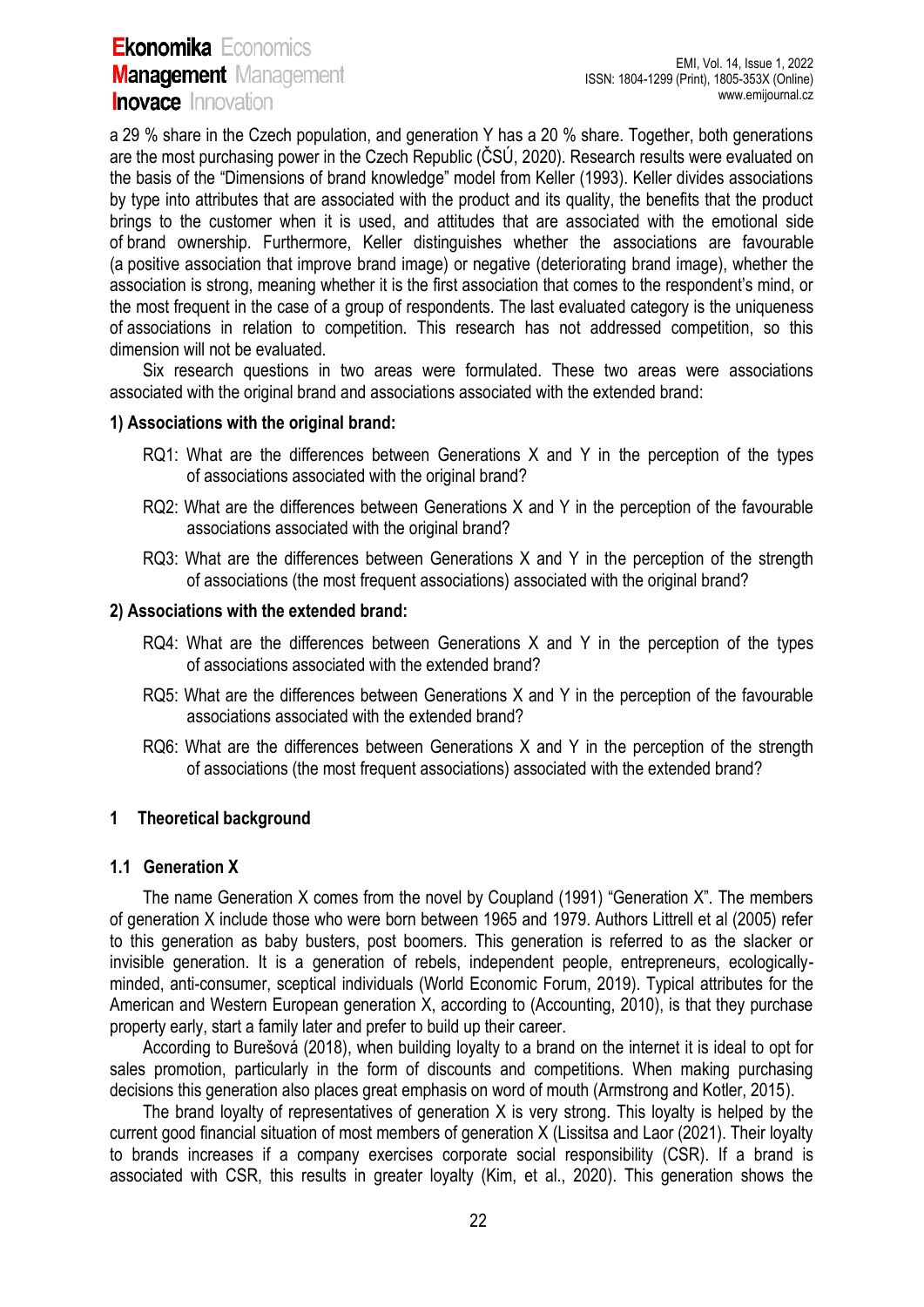greatest loyalty to brands involved in environmental activities. Another crucial factor in building loyalty is quality combined with customer service. This generation always strives to obtain the best quality/price ratio. If they do obtain it, their loyalty to the brand is high (Armstrong and Kotler, 2015). This generation is highly family-oriented. Therefore, for building loyalty to a brand an advertisement should ideally feature a family setting together with an emotionally powerful message (World Economic Forum, 2019).

## **1.2 Generation Y**

The generational label "generation Y" was first used in August 1993 in "Advertising Age" magazine. This label follows smoothly on from the previous generation X. This generation is sometimes dated from 1979 to the late 1990s (Horváthová and Čopíková, 2015), although most authors (Aaker and Keller, 1990; Carter, 2008) claim that its members were born from 1982-84 to 2005. This generation is often described as the Millennials generation, which has been bombarded by commercial messages since birth. Generation Y is more globalised than the previous generation, and so information about it can be generalised worldwide. Some of the fundamental moments that defined this generation include: the fall of the Berlin Wall, the emergence and boom of the Internet, the September 11 attacks, the emergence of social media and the return of pop culture (Bhattacharya and Sen, 2003). This generation enjoyed a great deal of freedom in childhood. Therefore, it grew to be a more cynical, demanding, critical, narcissistic and unpredictable generation with its own opinion, which is difficult to overwhelm and impress (Van den Bergh and Behrer, 2016).

The brand loyalty of generation Y representatives is somewhat different from that of generation X. Members of generation Y are sceptical regarding traditional channels of communication, such as television, newspapers and the radio. They like to have full control over communication and want to be involved in the creation and personalisation of content. They also expect immediate feedback. This generation sees shopping as entertainment and a leisure pursuit that they seek out and which is a welcome form of relaxation (Berthon et al., 2012). According to Bilgihan (2016) this generation is highly loyal to local brands, but also shows a strong global way of thinking, thanks to is positive view of the world. Moreover, for this generation the brand is a way of connecting with a certain social group and reflects a certain lifestyle. According to a study by Van den Bergh and Behrer (2016), representatives of generation Y do not have blind faith in every brand. For them it is important to obtain information through social groups on social networks, not only from friends, but also from influencers, opinion leaders and discussions on forums. As many as 40 % of the members of generation Y keep up with their favourite brands on social networks. According to Keller (2013) and Lenhart et al. (2010), Millennials expect brands to be honest and unique, enabling them to communicate who they are. According to Batra et al. (2010), by using a particular brand they are trying to make themselves stand out from the crowd, but also fit in with a certain specific social group.

Lissitsa and Laor (2021) adds that members of generation Y are more oriented towards friends than family. They make groups with friends, sharing the same brands, and on social networks they are the faces of those brands. In contrast, generation X creates groups on the basis of social ties, with no precise link to brands (Ryan, 2014). Comparison of the two generations showed differences in the perception of brands and in the perception of marketing communication tools. Based on these findings it may also be expected that both generations will have different associations with a brand extension.

### **2 Methodology**

The qualitative research was conducted which had two objectives. The first objective was to determine what associations generation X and generation Y have with six selected global brands. The second objective was to determine what associations generation X and Y has in connection with those brand extensions.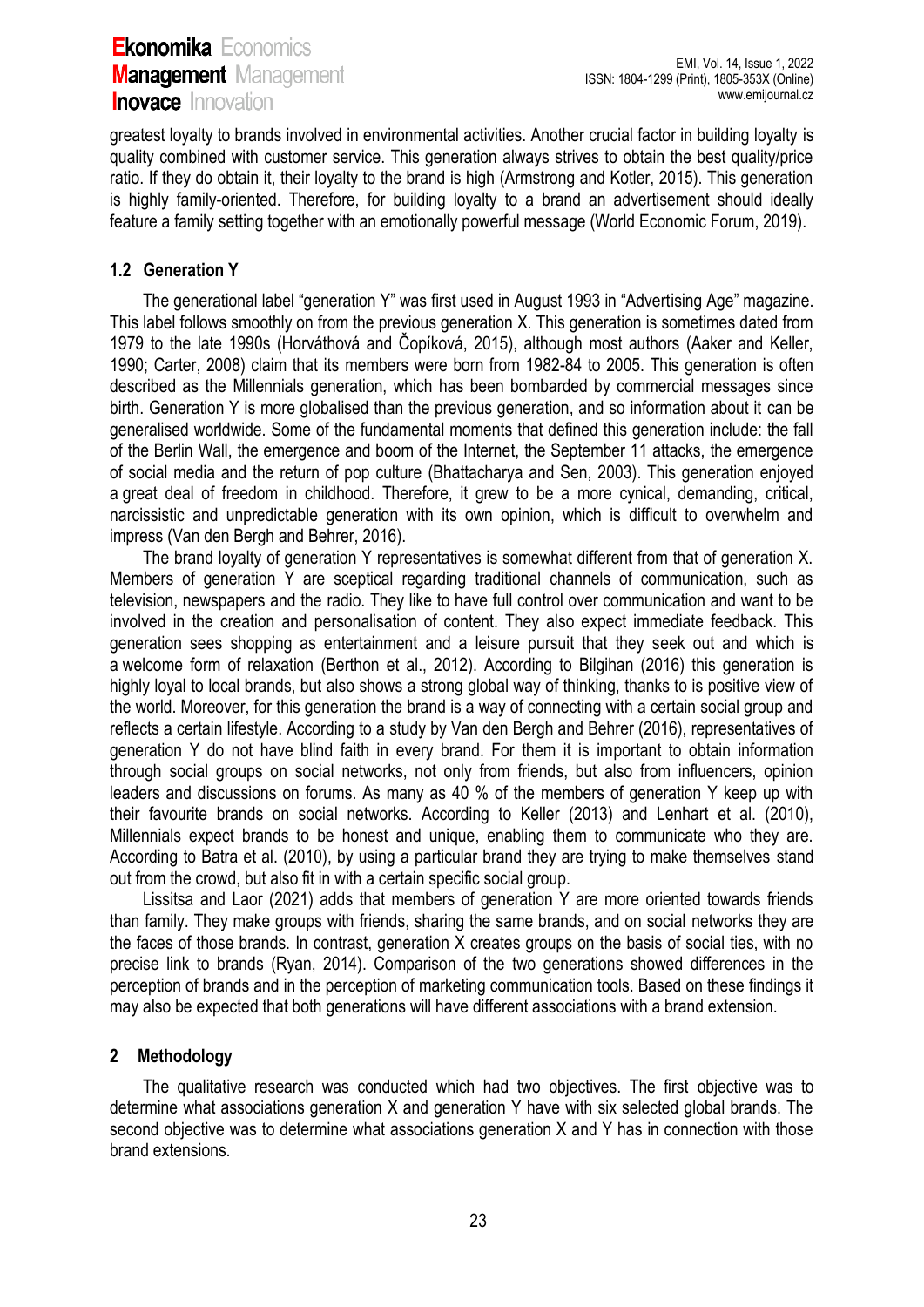The logic of the qualitative research was inductive. The purpose of the research was explorative. The respondents for the qualitative research were chosen in a deliberate selection. The main characteristic of the selection was the country in which the respondents live. The aim was to always obtain answers from at least six students (generation Y) from eleven European countries studying at the Technical University of Liberec. The same goal was with academic staff (generation X) invited to the Technical University of Liberec in 2019 by the Erasmus program from the same countries. The 111 students and 95 academic staff were respondents of the research. In table 1, we can see the number of respondents from each European country.

| Country         | <b>Number of students</b> | Percentage | Number of academic staff | Percentage |
|-----------------|---------------------------|------------|--------------------------|------------|
| Czech Republic  | 15                        | 14.5       | 16                       | 16.8       |
| Slovak Republic | 13                        | 12.6       | 14                       | 14.5       |
| Poland          | 11                        | 10.6       | 12                       | 12.6       |
| Germany         | 11                        | 10.6       | 9                        | 9.5        |
| Austria         | 10                        | 9.7        | 6                        | 6.3        |
| Romania         | 9                         | 8.7        | 6                        | 6.3        |
| Estonia         | 9                         | 8.7        | 6                        | 6.3        |
| Spain           |                           | 6.8        | 6                        | 6.3        |
| <b>Bulgaria</b> | 6                         | 5.8        | 8                        | 8.4        |
| Portugal        | 6                         | 5.8        | 6                        | 6.3        |
| Hungary         | 6                         | 5.8        | 6                        | 6.3        |
| sum             | 111                       | 100        | 95                       | 100        |

### **Table 1: Overview of respondents' countries**

Source table: *own elaboration*

For the research we selected the same brands and the same extensions to new product categories, as in the case of Aaker and Keller (1990). A problem arose with awareness of American brands in Europe. Although the original research used global brands, some brands are not well-known in Europe. Four of the brands had to be changed, with the American brands were replaced with European ones; we kept the same segment and product categories into which the parent brand was extended, as in the case of Aaker and Keller (1990). These four brands were identified as the most awareness from the list of brands. Before the primary research, we gave this list to the students and academic staff, and they chose the brands they recognised. Table 2 shows six parent brands, four of which were exchanged for more well-known brands; Heineken and McDonald's were left.

**Table 2: Parent brands and their extensions**

| <b>Parent brand</b> | <b>Product category</b> | <b>Close Product Class</b><br><b>Extension</b> | <b>Different Product Class</b><br><b>Extension</b> |
|---------------------|-------------------------|------------------------------------------------|----------------------------------------------------|
| 1. Heineken         | beer                    | light beer                                     | wine                                               |
| 2. Pandora          | jewellery               | wallets                                        | skis                                               |
| 3. Algida           | ice cream               | candy bar                                      | popcorn                                            |
| 4. Shauma           | shampoo                 | sun lotion                                     | sportswear                                         |
| 5. Colgate          | toothpaste              | mouthwash                                      | shaving cream                                      |
| 6. McDonald's       | fast food               | frozen fries                                   | photo processing                                   |

*Source: Aaker and Keller (1990), own elaboration*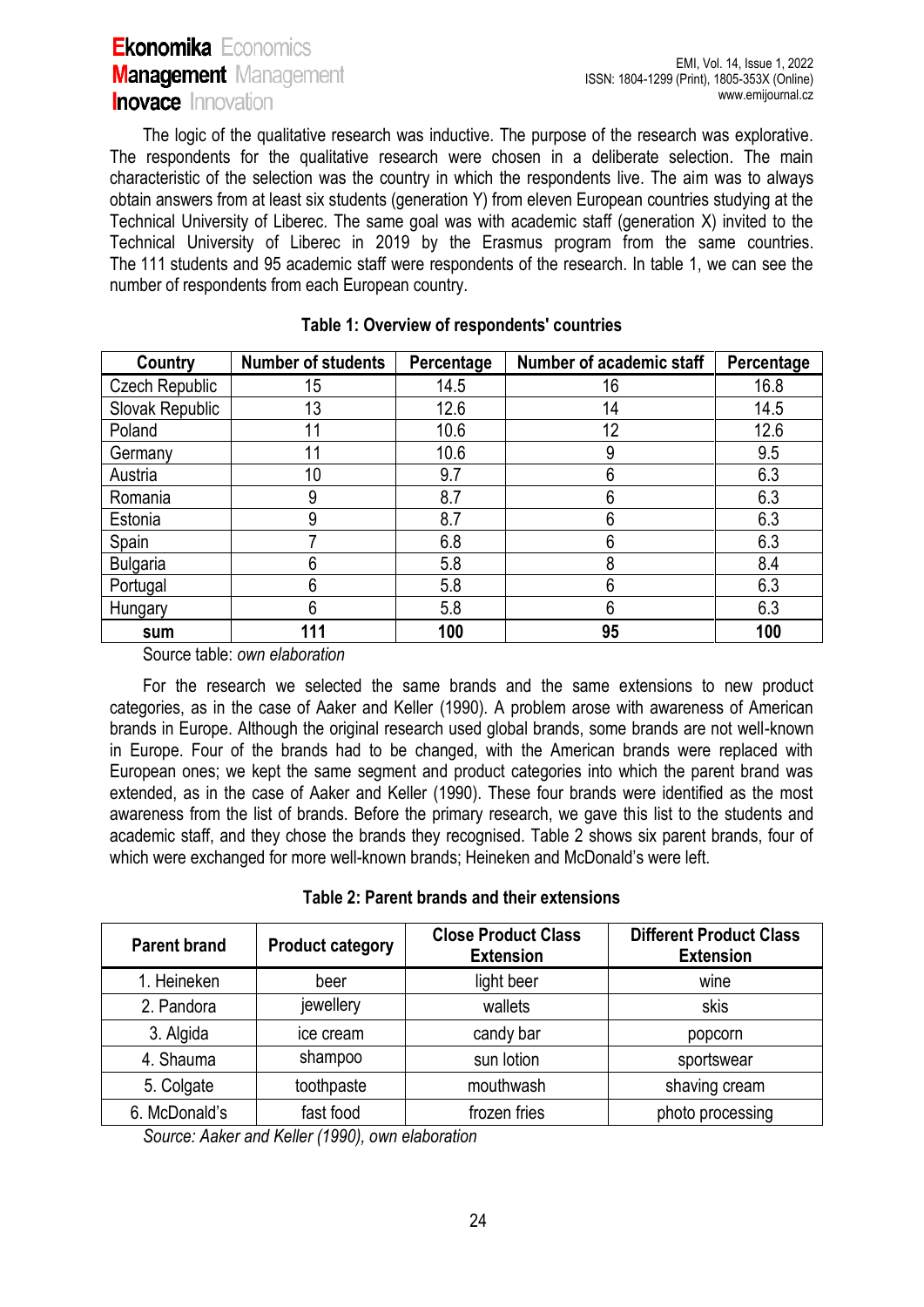Brand extension to new product categories was chosen the same as Aaker and Keller's case (1990). Brand extension to new product categories can be divided up into two levels according to the distance of the segment from the parent brand. These are an extension in a close product class and an extension in a different product class.

The data were collected in the form of a written questionnaire with open-ended questions. Due to the time-consuming of fill the questionnaire with open-ended questions the sample of respondents was relatively small and the research can consider as qualitative. The respondents were first informed of the research objective and then had to write the associations they have with six well-known brands and their two extensions to new product categories. The respondents had to write every association which they recalled. The assessment methods were a content analysis, which was applied using TextQuest software. The content analysis is a breakdown of the basic directions of the document. The content of the document, which is in natural language, expressed in words is then converted to factual selection data. The content analysis is followed by a synthesis, which reunifies the distributed information. In this case it merges the answers into final associations (Krippendorff, 2018).

#### **3 Results**

Subsection 3.1 is devoted to associations with parent brands and the following subsection 3.2 to associations with brand extensions.

#### **3.1 Association with parent brands**

The first partial aim of the qualitative research was to determine the main associations with six global brands and order them by frequency. The resulting associations are then compared between the two generations. The resulting associations and their frequency in generation X together with the resulting associations made by generation Y are presented in Table 3 here.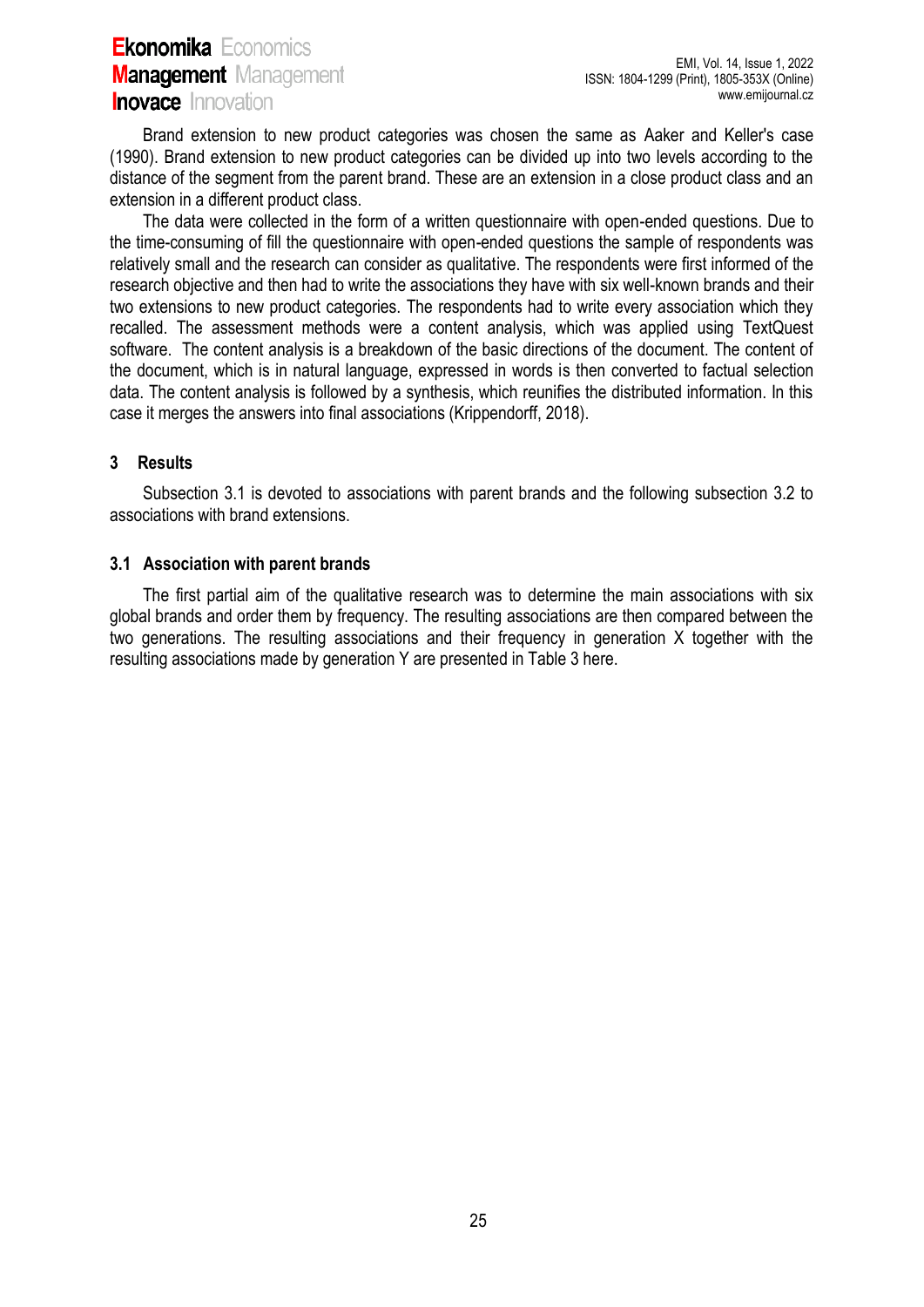| <b>Heineken Beer</b>  |    |                                     |    | Pandora jewellery              |    |                       |                |
|-----------------------|----|-------------------------------------|----|--------------------------------|----|-----------------------|----------------|
| <b>Generation X</b>   |    | <b>Generation Y</b>                 |    | <b>Generation X</b>            |    | <b>Generation Y</b>   |                |
| <b>Expensive</b>      | 44 | Green bottle                        | 41 | Expensive                      | 68 | Luxury                | 50             |
| High quality          | 24 | Pub and party                       | 40 | Originality                    | 33 | <b>High Quality</b>   | 44             |
| Green bottle/label    | 27 | <b>Football Champions</b><br>League | 33 | Quality                        | 28 | Expensive             | 31             |
| Imported              | 23 | High quality                        | 29 | Stylish/fashionable            | 27 | Fashion, elegance     | 25             |
| European, Holland     | 23 | Europe, Holland                     | 25 | Trendy                         | 13 | Precious metals       | 22             |
| Good beer             | 15 | Well-known brand                    | 20 |                                |    | Originality           | 15             |
|                       |    | Algida ice cream                    |    | Shauma shampoo                 |    |                       |                |
| <b>Generation X</b>   |    | <b>Generation Y</b>                 |    | <b>Generation X</b>            |    | <b>Generation Y</b>   |                |
| <b>Expensive</b>      | 55 | Good tasting                        | 44 | Expensive                      | 24 | Gloss, fragrance      | 1              |
| Good tasting          | 28 | <b>Exclusive brand</b>              | 33 | Good scent                     | 15 | High quality          | 0              |
| <b>Great flavours</b> | 20 | Variety of flavours                 | 26 | <b>Brown bottle</b>            | 14 | Cosmetics             | 9              |
| Good ice cream        | 18 | Summer, holidays                    | 25 | High quality                   | 14 | Beauty salon          | 5              |
| High quality          | 16 | Diet, high-calorie                  | 25 | French/French<br>hair designer | 13 | Advertisement         | $\overline{2}$ |
| Rich                  | 17 | <b>Expensive</b>                    | 20 | Fashionable                    | 12 | Well-dressed<br>woman | 9              |
| Creamy                | 17 | Quality                             | 18 | Used in salons                 | 11 |                       |                |
| <b>High calories</b>  | 13 |                                     |    |                                |    |                       |                |
|                       |    | <b>Colgate toothpaste</b>           |    | <b>McDonald's Meal</b>         |    |                       |                |
| <b>Generation X</b>   |    | <b>Generation Y</b>                 |    | <b>Generation X</b>            |    | <b>Generation Y</b>   |                |
| Cavity fighter        | 36 | Fight against decay                 | 46 | Fast food                      | 46 | Fast food             | 44             |
| <b>Traditional</b>    | 24 | Dental hygiene                      | 45 | Cheap                          | 45 | Junk food             | 42             |
| Tastes good           | 17 | Tradition, brand                    | 23 | Tastes bad                     | 23 | <b>Brand logo</b>     | 42             |
| <b>Brand loyal</b>    | 16 | <b>High quality</b>                 | 20 | Good fries                     | 20 | America               | 39             |
|                       |    | Nice taste                          | 19 | Greasy                         | 19 | Poor quality          | 30             |
|                       |    |                                     | 13 | <b>Golden Arches</b>           | 13 | Obesity               | 28             |

## **Table 3: Resulting association of global brands by generation X and generation Y**

\* Italics indicate negative associations

Source: own elaboration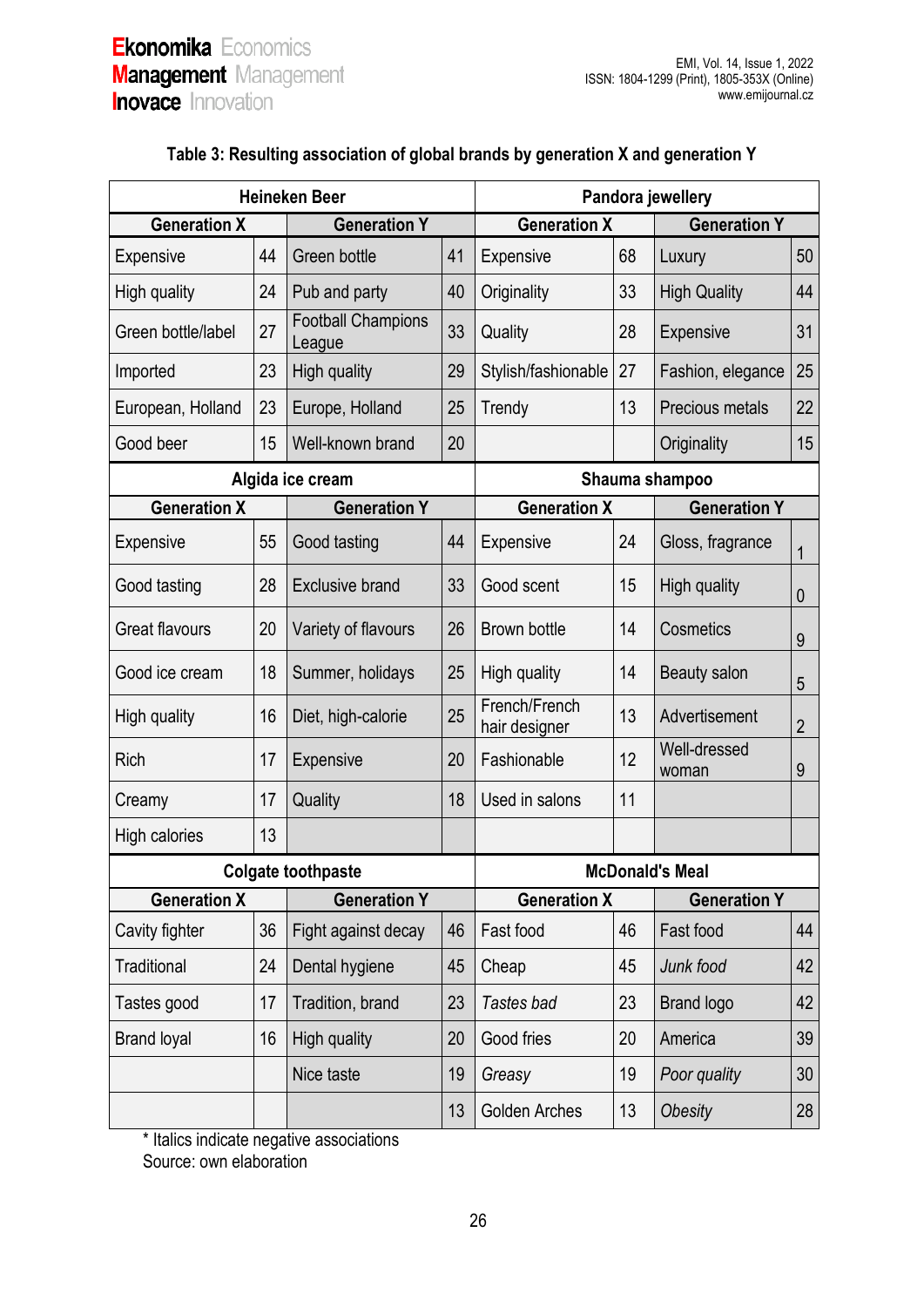As mentioned in the introduction, the results were evaluated according to the Dimensions of brand knowledge model from Keller (1993). The results show that respondents of both generations only assigned associations to the brands which can be included in the category of attributes. The Colgate brand is an exception, where Generation X mentions brand loyalty, and Generation Y mentions the brand tradition. Both of these associations are attitudes towards the brand. With this exception, the associations are associated with the product (its functionality and taste), price and quality. Respondents evaluate all brands favourably, except for McDonald's, where low quality, unhealthy or greasy food is mentioned. In this respect, the view does not differ fundamentally between the generations. This is not the case with the power of associations, where in most cases generations disagree. Generation X often stated that the strongest association was that a brand was expensive, while Generation Y mentions quality, taste or luxury. There are generational differences in the strength of association. The same strength of association only exists in both generations for the Colgate and the McDonald's brands, where their primary function, i.e. the fight against tooth decay and fast food respectively, comes first.

### **3.2 Association with brand extensions**

The second part of the research related to associations linked to extensions of global brands. Six brands were extended to a total of twelve product class (close product class and different product class). Attitude toward the extension was then explored for each extension. Table 4 shows the associations for every brand extension and the number of mentions by generations X and Y. On the left side of Table 4 is a close product class extension, and on the right side is a different product class extension.

| <b>Close Product Class Extension</b> |    |                         |    | <b>Different Product Class Extension</b> |    |                                  |    |
|--------------------------------------|----|-------------------------|----|------------------------------------------|----|----------------------------------|----|
| 1. Heineken Light Beer               |    |                         |    | 2. Heineken Wine                         |    |                                  |    |
| <b>Generation X</b>                  |    | <b>Generation Y</b>     |    | <b>Generation X</b>                      |    | <b>Generation Y</b>              |    |
| Good taste                           | 34 | High quality            | 33 | Beer and wine are bad<br>combo           | 32 | Bitter flavour, dry              | 35 |
| High quality                         | 32 | For drivers             | 30 | Low or bad quality                       | 24 | Poor quality wine                | 32 |
| Fewer calories                       | 24 | For women               | 21 | Not much experience/<br>stick to beer    | 17 | Impossible without<br>experience | 22 |
| Expensive                            | 22 | <b>Fruity flavours</b>  | 19 | Good quality/good<br>12<br>name          |    | Green bottle                     | 20 |
| European                             | 16 | Expensive               | 15 | Expensive                                | 8  | White wine                       | 15 |
|                                      |    | 3. Pandora Wallets      |    | 4. Pandora Skis                          |    |                                  |    |
| <b>Generation X</b>                  |    | <b>Generation Y</b>     |    | <b>Generation X</b>                      |    | <b>Generation Y</b>              |    |
| Expensive                            | 33 | Overpriced              | 36 | Too expensive                            | 33 | Too expensive                    | 45 |
| High quality                         | 21 | Quality                 | 31 | High quality                             | 32 | Low quality                      | 22 |
| Fashionable/<br>stylish              | 24 | Original                | 22 | Trendy/ fashionable                      | 25 | Very elegant                     | 19 |
| Original                             | 15 | Fashionable,<br>stylish | 15 | No technical<br>knowledge                | 12 | For women                        | 13 |
|                                      |    | Jewelled                | 12 | Stick to established<br>manufacturer     | 11 |                                  |    |

### **Table 4: Brand association for brand extensions**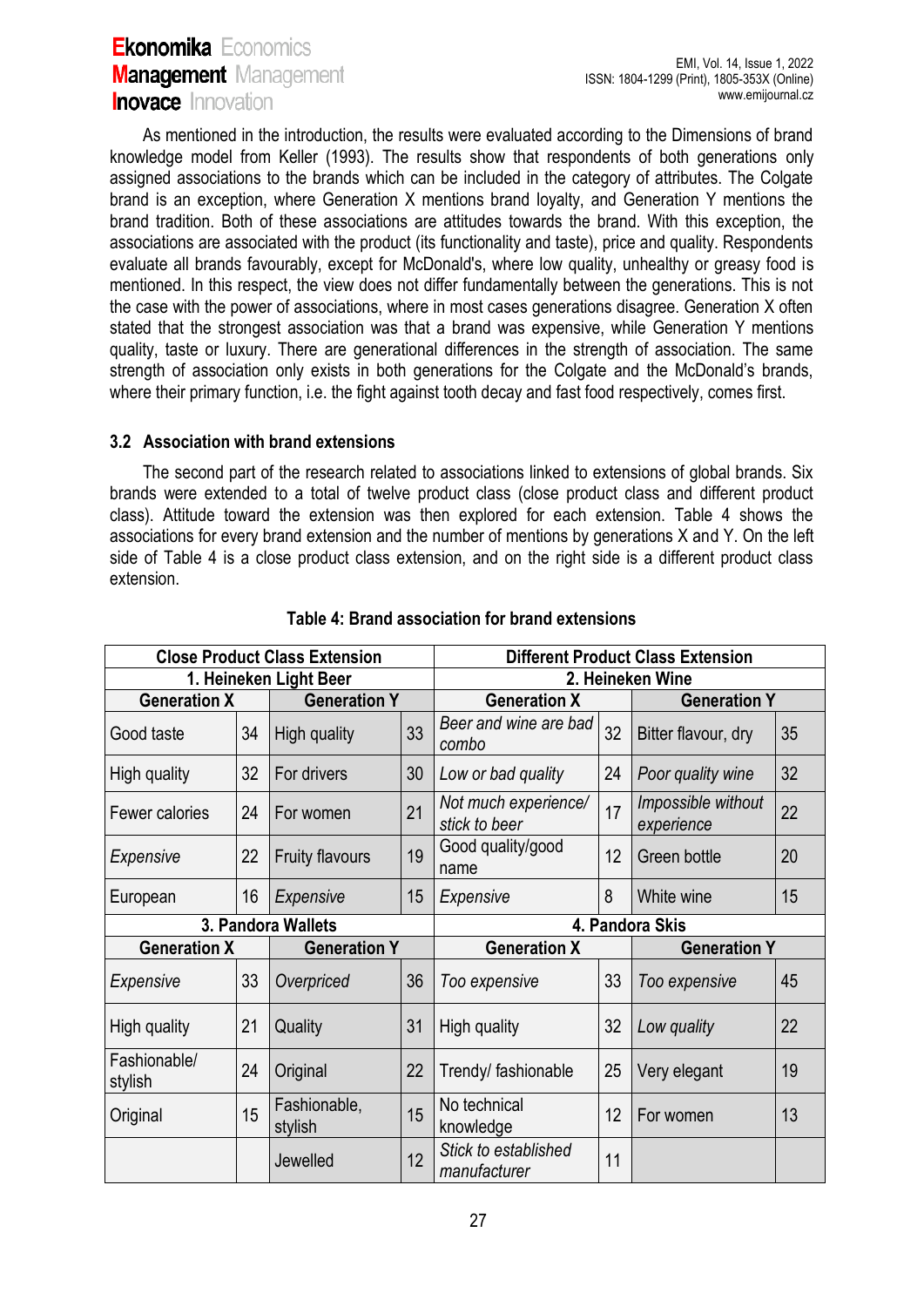| 5. Algida Candy Bar                |    |                            |    | 6. Algida Popcorn                |                                 |                                 |    |  |
|------------------------------------|----|----------------------------|----|----------------------------------|---------------------------------|---------------------------------|----|--|
| <b>Generation X</b>                |    | <b>Generation Y</b>        |    | <b>Generation X</b>              |                                 | <b>Generation Y</b>             |    |  |
| Tastes good                        | 32 | unhealthy food             | 29 | Bad mix/<br>stick to ice cream   | 31                              | Very sweet                      | 28 |  |
| Expensive                          | 23 | high quality               | 28 | Expensive                        | 23                              | <b>Brightly coloured</b>        | 20 |  |
| Worth trying                       | 17 | chocolate                  | 23 | Flavors/sweet/rich               | 19                              | High quality                    | 18 |  |
| Chocolate                          | 16 | too sweet                  | 21 | All popcorn is the<br>same       | 16                              | For children                    | 15 |  |
| Good quality                       | 14 | for children               | 15 | High quality                     | 13                              | Many flavours                   | 13 |  |
| 7. Shauma Sun Lotion               |    |                            |    | 8. Shauma Sportswear             |                                 |                                 |    |  |
| <b>Generation X</b>                |    | <b>Generation Y</b>        |    | <b>Generation X</b>              |                                 | <b>Generation Y</b>             |    |  |
| Expensive                          | 19 | Nice scent                 | 29 | Stylish/trendy/<br>fashionable   | 21                              | Comfortable                     | 24 |  |
| High quality                       | 15 | High protection            | 20 | No appeal/<br>would not buy      | 19                              | Natural material                | 22 |  |
| No technical<br>knowledge          | 10 | Quality                    | 20 | Low quality                      | 29                              | Fragrant clothing               | 21 |  |
| Fashionable/<br>glamorous          | 8  | Many types                 | 12 | Expensive                        | 16                              | Soft                            | 15 |  |
| Low quality                        | 8  | Average quality            | 11 | Stick to hair care               | 12                              | Poorer quality                  | 15 |  |
| 9. Colgate Mouthwash               |    |                            |    | 10. Colgate Shaving Cream        |                                 |                                 |    |  |
| <b>Generation X</b>                |    | <b>Generation Y</b>        |    | <b>Generation X</b>              |                                 | <b>Generation Y</b>             |    |  |
| Good like<br>toothpaste            | 35 | High quality               |    | Same as others                   | 20                              | Cream doesn't<br>work           | 21 |  |
| <b>Fights cavities</b>             | 23 | Fresh taste                |    | Stick with toothpaste            | 20                              | <b>Burning cream</b>            | 21 |  |
| High quality/<br>works well        | 18 | Effective                  |    | Good product                     | 15                              | <b>Pleasant scent</b>           | 18 |  |
| Tastes good                        | 11 | Hot                        |    | Good quality                     | 10                              | Irritates the skin              | 12 |  |
| Tastes bad                         | 10 | <b>Disinfection</b>        |    | Reasonably priced                | 9                               | Good quality                    | 11 |  |
| 11. McDonald's Frozen French Fries |    |                            |    |                                  | 12. McDonald's Photo Processing |                                 |    |  |
| <b>Generation X</b>                |    | <b>Generation Y</b>        |    | <b>Generation X</b>              |                                 | <b>Generation Y</b>             |    |  |
| Good quality                       | 29 | <b>High quality</b>        | 59 | Stick to food/<br>no credibility | 33                              | Inappropriate,<br>untrustworthy | 55 |  |
| Not as good as<br>real thing       | 25 | <b>Excellent taste</b>     | 23 | Low quality                      | 29                              | Fast                            | 38 |  |
| Bad/ gross                         | 19 | Suitable for<br>travelling | 19 | Fast                             | 20                              | Low quality                     | 35 |  |
| Greasy                             | 11 | Unhealthy                  | 12 | Would not use                    | 16                              | <b>Extensive network</b>        | 19 |  |
| Convenient                         | 8  |                            |    | Cheap                            | 15                              |                                 |    |  |

\* Italics indicate negative associations

*Source: own elaboration*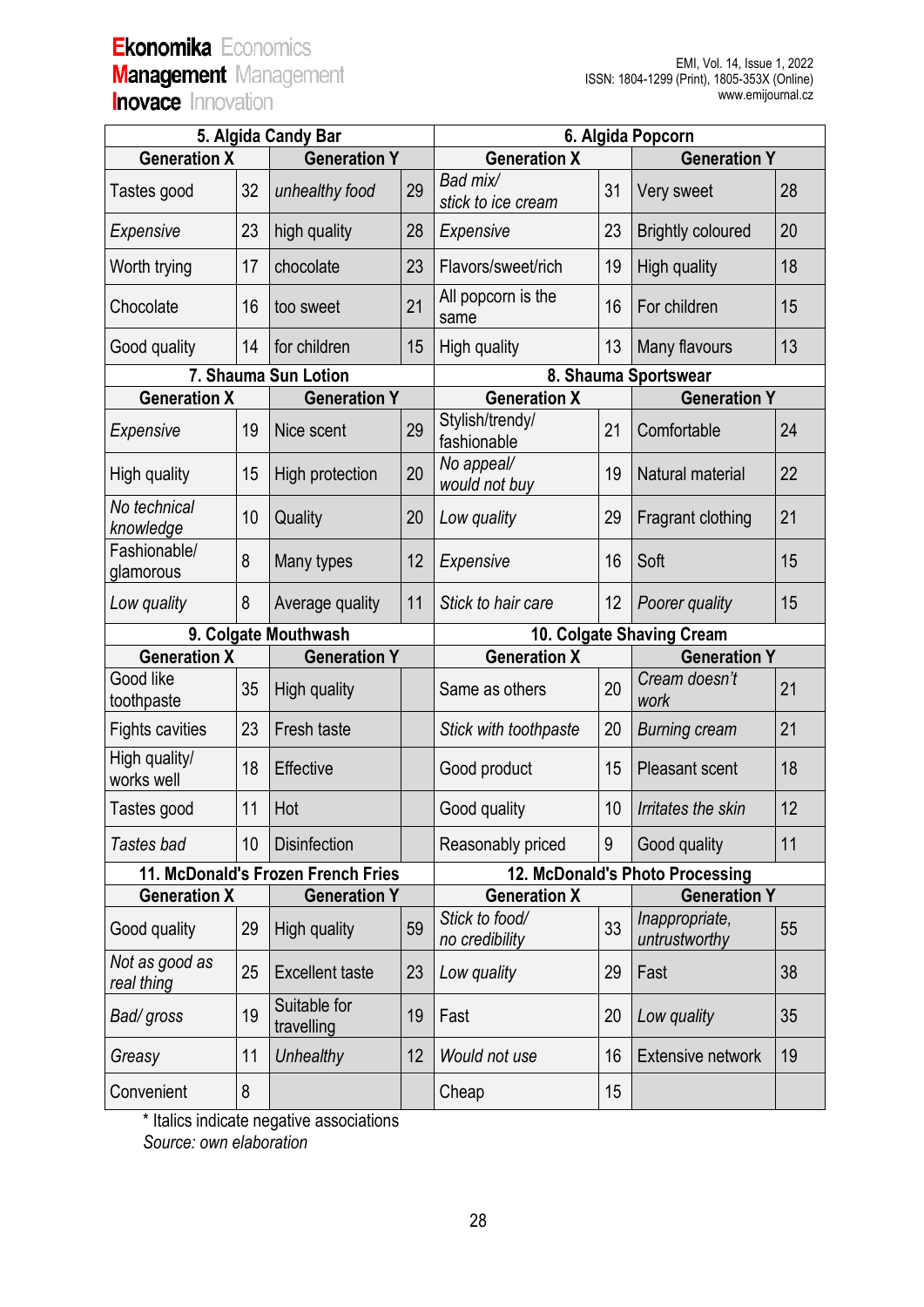As in the case of associations to the original brands, respondents only mention associations in the category of attributes that are associated with the product, its taste, quality or price. Only the associations mentioned in the McDonald's extension to the product category of frozen fries can be included in the benefits category, where Generation X mentioned convenience and Generation Y mentioned suitability for travelling. Both generations assessed frozen fries as a good idea that would make the lives of customers easier.

The results show that Generations X and Y share a dimmer view of more distant brand extensions. They agree that the company does not have the knowledge and appropriate equipment to produce a product so removed from its existing range of products. This extension is often rated as low quality, even though the original product was perceived as high quality. More negative associations in both closer and more distant extensions can be seen in Generation X. Generation Y is only more critical concerning the extension of the Colgate brand to shaving foam, where the associations associated with burning and skin irritation predominate. Generation X presented more negative associations in all other cases.

High price was the strongest association associated with an original brand among Generation X. In the case of a brand extension into other product categories, the high price is only mentioned most often in two categories: specifically, Shauma sunscreen and Pandora wallets. Again, high price is more often mentioned by Generation X than Generation Y. Comparing the strength of association (the most frequent responses) in both generations, we cannot observe any large differences. In this case, we state that the strength of the associations is practically the same for both generations.

### **4 Discussion**

The primary objective of the research was to determine which associations people form when a brand extends into a different segment and if there are differences in these associations between Generations X and Y. The data were evaluated based on the theory of Keller (1993), who defines three types of associations, further evaluates whether the associations are positive or negative, and also focuses on the strength of the associations. Associations were first evaluated for the six original brands. The results show no fundamental differences between the generations in the perception of the types of associations (RQ1) nor any fundamental differences in the perception of the positivity of associations (RQ2). On the contrary, differences were identified in the perceived strength of associations (RQ3), when Generation X reflected the high price of brands much more strongly, in contrast to Generation Y, which perceives brands as high-quality or luxurious. This result is consistent with research Global Blue (2018) that has found that representatives of Generation Y have no problem buying luxury brands that they like and that make them feel good about shopping. In many countries, Generation Y is currently the largest segment in purchasing luxury goods and thus surpasses Generation X, which does not perceive luxury as a necessary part of its image (Global Blue, 2018). Generation Y is happy to pay extra for quality goods. Quality is the essential attribute for most of them, while price remains the sticking point for Generation X (Sullivan and Heitmeyer, 2008). Therefore, this and other research show that a strong association with the original brand is a price for Generation X and is quality and luxury for Generation Y.

In the second part of the research, associations with the extension of brands into closer and more distant product lines were evaluated. The results showed no fundamental differences in the perception of the type of associations between the two generations (RQ4). As with the associations with the original brand, both generations mainly mention attributes that focus on functional associations associated with the product. Emotions such as sympathy, satisfaction or brand loyalty did not appear among the most common associations. The respondents assessed the extension of brands purely pragmatically. The result may be influenced by the fact that the respondents did not have to be customers of the brands, they only had to know the evaluated brands. For this reason, many respondents may not have any emotional attachment to brands that they would transfer to a new product category.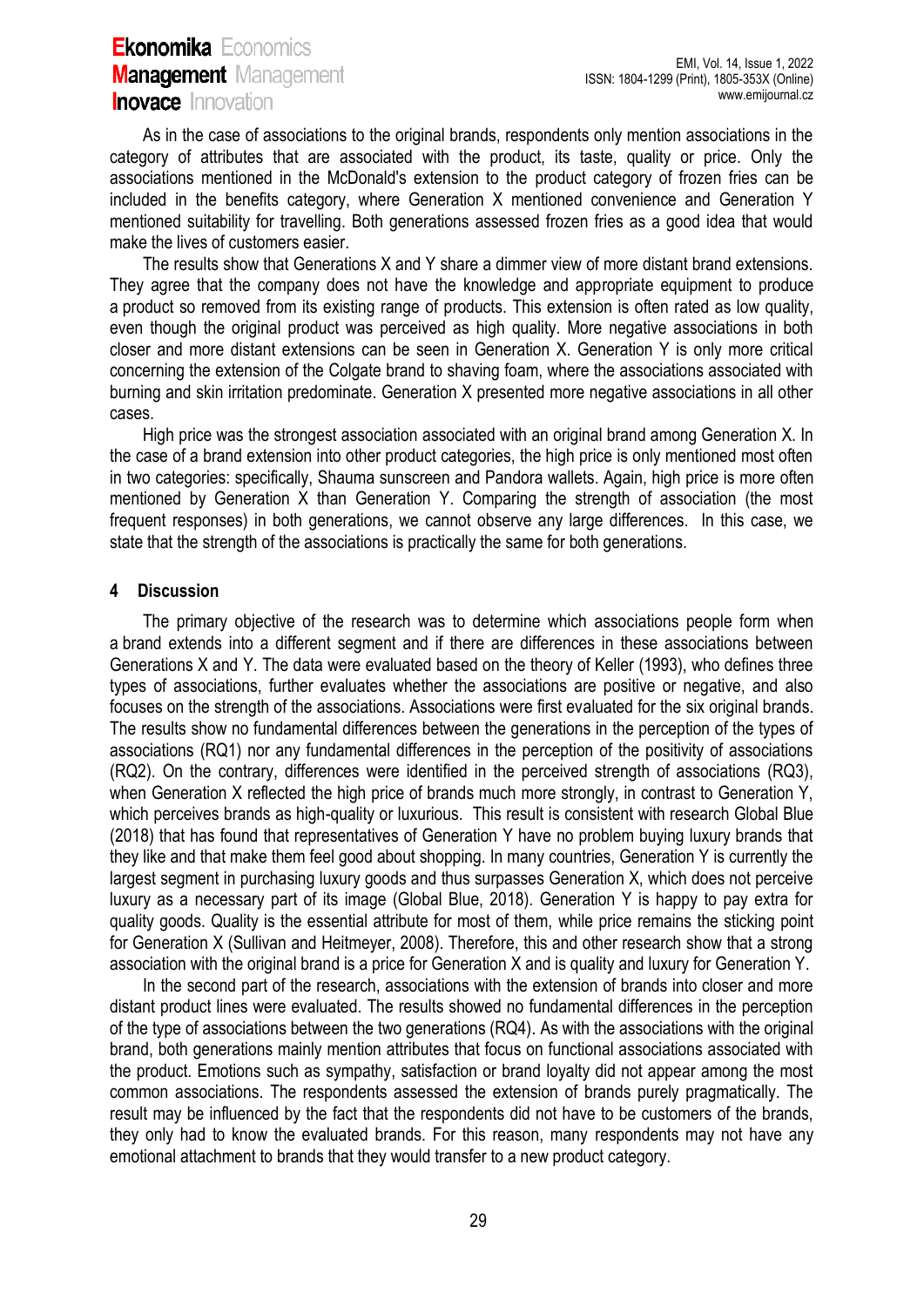Furthermore, it was found that there are differences between generations in the degree of positive associations associated with brands (RQ5). Generation X was much more negative, both for extension to a closer segment and for extension into a more distant segment. This generation often mentioned the high price of products, along with doubts about whether the company would be able to produce the extension into a new product category. According to Armstrong and Kotler (2015), this generation wants the brand to have a balanced price-quality ratio. Based on a number of negative associations associated with the extension of the brand, it can be concluded that Generation X does not trust companies to produce a new product category with quality and at a reasonable price. In contrast, Generation Y is much more supportive of brand extension. As Lenhart et al. (2010), members of this generation trust international brands more than previous generations. When they rate the original brand as high-quality or even luxurious, these associations pass on new product categories. Both generations perceive the extension to a more distant product category more negatively, mainly due to the lack of confidence that the company will be able to produce such a different product. This finding corresponds with the study of Pourazad, et al (2019).

The strength of the associations for the extended brands was practically the same for both generations (RQ6). No significant differences were observed.

#### *Conslusion*

The research was conducted, which identified associations with parent brands and brand extensions. Brand extensions to new products were divided up into close and distant segments. The associations thus obtained were merged into clusters, and listed in the table by frequency. The evaluation was based on Keller's theory (1993). The results show that the price of products is more important for Generation X and their quality for Generation Y. This is an essential finding for marketers who should set up a different marketing mix for each generation. Generation Y, who usually believes that the company can produce a new product well, is more favourable towards brand extension. Brand extension is therefore recommended for customers of this generation. Extension may be problematic for Generation X, mainly due to a lack of confidence in the quality of new products. In a situation where brand extension is implemented for this segment, emphasis must be placed on communicating the good quality of the new product. Both generations have a negative opinion of brands extending into more distant product categories. Such extension must be considered very carefully and properly communicated if implemented. Otherwise, there is a risk that customers will associate negative associations with the new product, even if they evaluate the original brand positively.

The research focused on respondents from European Union countries, so the results need to be verified among the public in other countries. Furthermore, the research did not require the respondent to be a customer of the tested brands simultaneously. For this reason, respondents did not often mention the benefits or attitudes associated with the brand. The research would be suitable for the customers of the examined brands, where there is a presumption of a greater emotional connection with the brands. As a result, the results may differ. The research outcomes are not representative for all generations X and Y populations but only for university students and academic staff. Braciníková and Matušínská (2017) did not find out the different brand perceptions by the gender of the respondents or their level of education. On the other hand, it will be helpful to conduct new research with a heterogeneous sample of respondents and find out if the outcomes are the same or different.

Research has shown some differences between Generation X and Generation Y, so it is recommended to approach the two generations differently and consider what possible brand extension is permissible for a given generation and whether it will bring about negative associations that would jeopardise the marketability of a new product.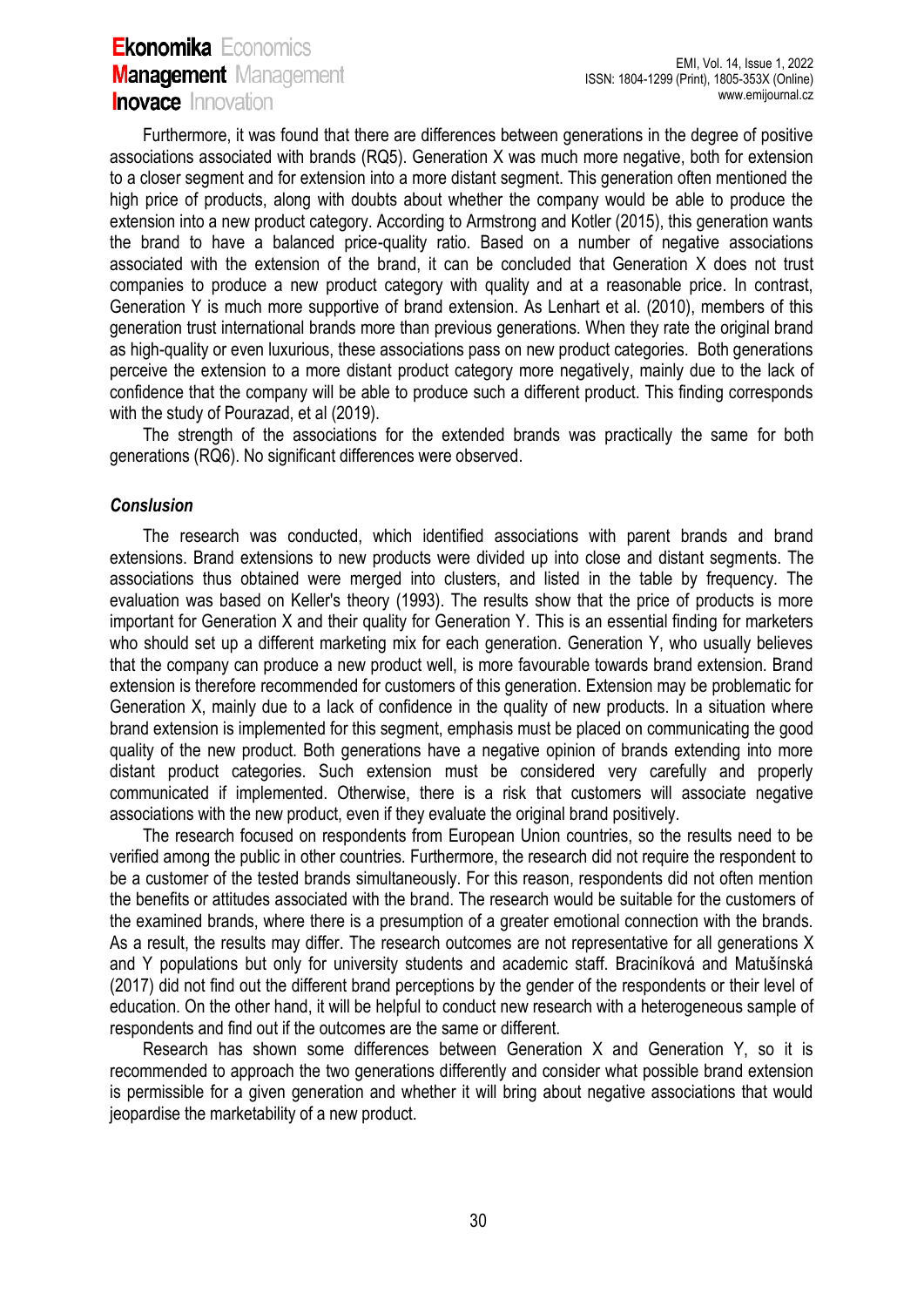## *Source:*

Aaker, D. A. & Keller, K. L. (1990). Consumer evaluations of brand extensions. Journal of Marketing, 54(1), 27–41.

- Accounting (2010). Identifying, understanding (and marketing to) the generations, [online], [ 2018-11- 10]. Available: [http://www.accountingweb.com/practice/team/identifying-understanding-and](http://www.accountingweb.com/practice/team/identifying-understanding-and-marketingto-the-generations)[marketingto-the-generations.](http://www.accountingweb.com/practice/team/identifying-understanding-and-marketingto-the-generations)
- Armstrong, G. & Kotler, P. (2015). Marketing: an introduction, 12th. ed, Boston: Pearson.
- Batra, R., Lenk, P. & Wedel, M. (2010). Brand extension strategy planning: Empirical estimation of brand–category personality fit and atypicality. Journal of marketing research, 47(2), 335–347. https://doi.org/10.1509/jmkr.47.2.335
- Berthon, P. R. et al., (2012). Marketing meets Web 2.0, social media, and creative consumers: Implications for international marketing strategy. Business Horizons, 55(3), 261–271. DOI: 10.1016/j.bushor.2012.01.007
- Bhattacharya, Ch. B. & Sen, S. (2003). Consumer-Company Identification: A Framework for Understanding Consumers' Relationships with Companies. Journal of Marketing, 67(2), 76–88.
- Bilgihan, A. (2016). Gen Y customer loyalty in online shopping: An integrated model of trust, user experience and branding. Computers in Human Behavior, 61(2016), 103-113.
- Braciníková, V. & Matušínská, K. (2020). Brand Meaning for Consumers from Dissimilar Generations. Scientific Papers of the University of Pardubice, Series D: Faculty of Economics and Administration, 28(1). ISSN 1804-8048
- Burešová, J. (2018). Budování loajality zákazníků ke značkám oblečení na Facebooku. 1. vyd. Brno: Masarykova univerzita. ISBN 978-80-210-9123-8.
- Carter, E. (2008). Mobile marketing and generation y african-american mobile consumers: the issues and opportunities. International Journal of Mobile Marketing, 3(1), 62–66.
- Collins-Dodd, C. & Louviere, J. J. (1999). Brand Equity and Retailer Acceptance of Brand Extensions. Journal of Retailing and Consumer Services, 6(1), 1–13. https://doi.org/10.1016/S0969- 6989(97)00039-8
- Coupland, D. (1991). Generation X: tales for an accelerated culture. New York: St. Martin's Press.
- ČSÚ, (2020). Demografická ročenka, Český statistický úřad, [online], Praha, 2020 [2022-05-23]. Available: https://www.czso.cz/csu/czso/demograficka-rocenka-ceske-republiky-2020
- Fedorikhin, A., Park, C. & Thomson, M. (2008). Beyond fit and attitude: The effect of emotional attachment on consumer responses to brand extensions. Journal of Consumer Psychology, 18(4), 281–291. DOI 10.1016/j.jcps.2008.09.006.
- Global Blue, (2018). Mileniálové v čele globe shoppingu, Global Blue, [online].[28-06-2021]. Available: [https://www.globalblue.com/business/czech-republic/newsroom/milenialove-v-cele-globe](https://www.globalblue.com/business/czech-republic/newsroom/milenialove-v-cele-globe-shoppingu)[shoppingu](https://www.globalblue.com/business/czech-republic/newsroom/milenialove-v-cele-globe-shoppingu)
- Horváthová, P. & Čopíková, A. (2015). Generation Y and Its Impact on the Performance of Personnel Activities, In: 15th International Scientific Conference Globalization and Its Socio-Economic Consequences, Part I. Žilina: Žilinská univerzita, 217-223.
- Hsieh, A. T. & Li, Ch. K. (2008). The moderating effect of brand image on public relations perception and customer loyalty. Marketing Intelligence & Planning, 26(1), 26–42. <https://doi.org/10.1108/02634500810847138>
- Japutra, A., Ekinci, Y & Simkin, L., (2018). Tie the knot: building stronger consumers' attachment toward a brand. Journal of Strategic Marketing, 26(3), 223–240. DOI 10.1080/0965254X.2016.1195862.
- Keller, K. L. (1993). Conceptualizing, Measuring, and Managing Customer-Based Brand Equity. Journal of Marketing, 57(1), 1-22. ISSN 1547-7185. https://doi.org/10.1177/002224299305700101
- Keller, K. L. (2007). Strategické řízení značky, Praha: Grada Publishing.